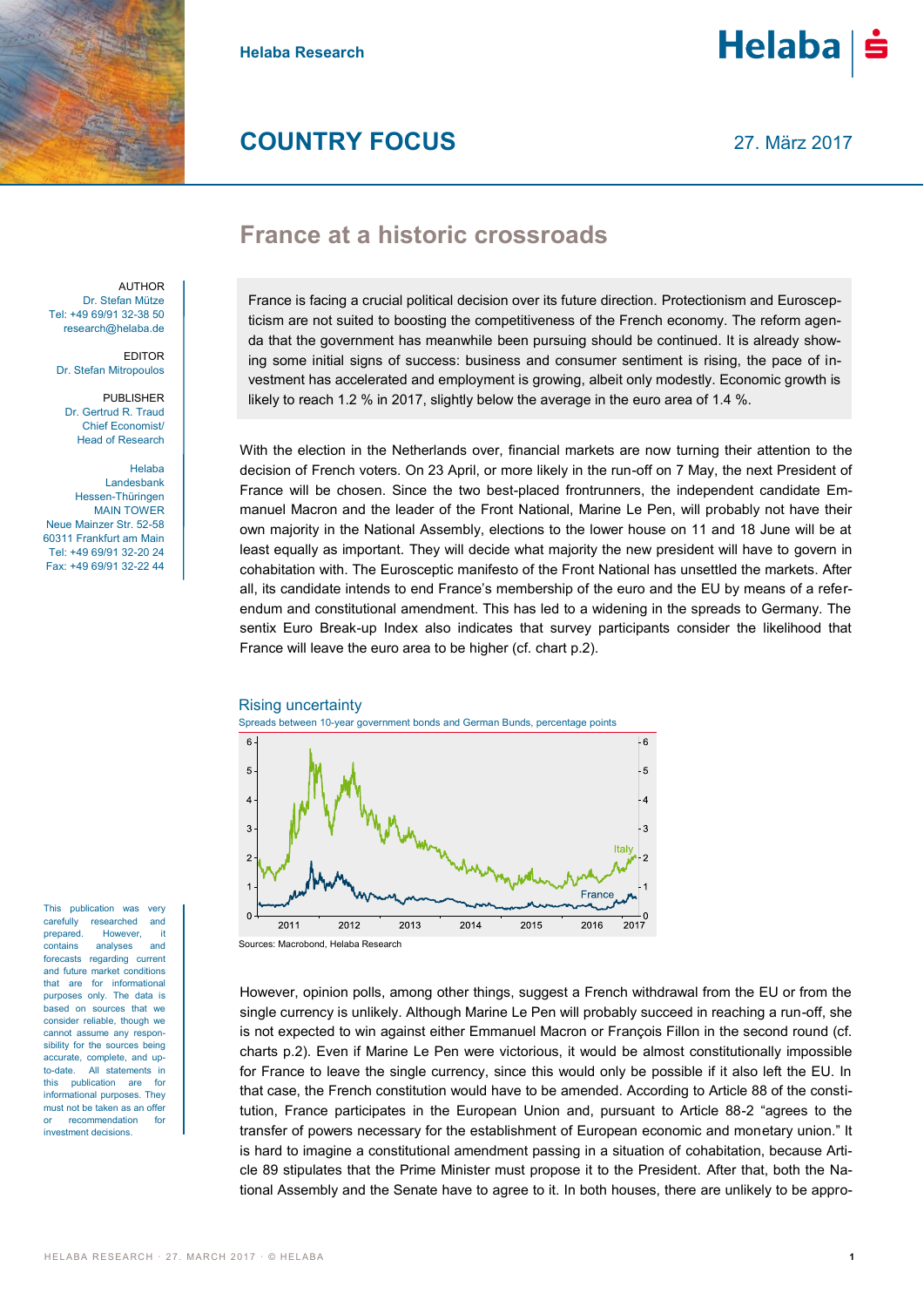priate majorities, especially since only 170 of the 348 Senators are up for re-election by an indirect panel of electors in the Senate elections on 24 September 2017.<sup>1</sup>

## Fears of euro area disintegration Le Pen and Macron could reach run-off





Even if withdrawal by France from the EU and the common currency area is rather unlikely, a Le Pen win would certainly still lead to enormous uncertainty on capital markets. There would be a danger of widespread capital flight from the country. In addition, the Franco-German axis is like to be massively weakened. That would leave Europe essentially "leaderless". Political upheaval in France could not be ruled out and protectionist tendencies would probably increase even further. This would only ostensibly be of help to French companies; strengthening the competitiveness of the French economy would be more meaningful. Isolating companies could even lead to their being more reluctant to make efforts in this direction.





#### **French economic growth more sluggish than in Germany**

Little growth in recent years

Economic growth has been considerably weaker in the last five years in comparison with that of Germany. For instance, French gross domestic product (GDP) has only risen by 0.8 % p.a. since 2011, while Germany has managed 1.2 %. This divergence is also apparent when looking at the per capita development. Income disparities were negligible as little as ten years ago. However, by 2016 gross domestic product per capita had reached EUR 38,000 in Germany, a full EUR 4,400 above the French level (cf. chart p.3). Economic growth has not been high enough to have had any significant effect in bringing down unemployment – a reason for the widespread dissatisfaction

-

Protectionism a futile aim for France

<sup>&</sup>lt;sup>1</sup> The possibility of using Article 11 of the French Constitution does not appear to be a promising option, either. This Article only permits the holding of referenda if they do not include an amendment to the Constitution. Since withdrawal from the euro implies exiting the EU, the conditions for a plebiscite to take place are not met.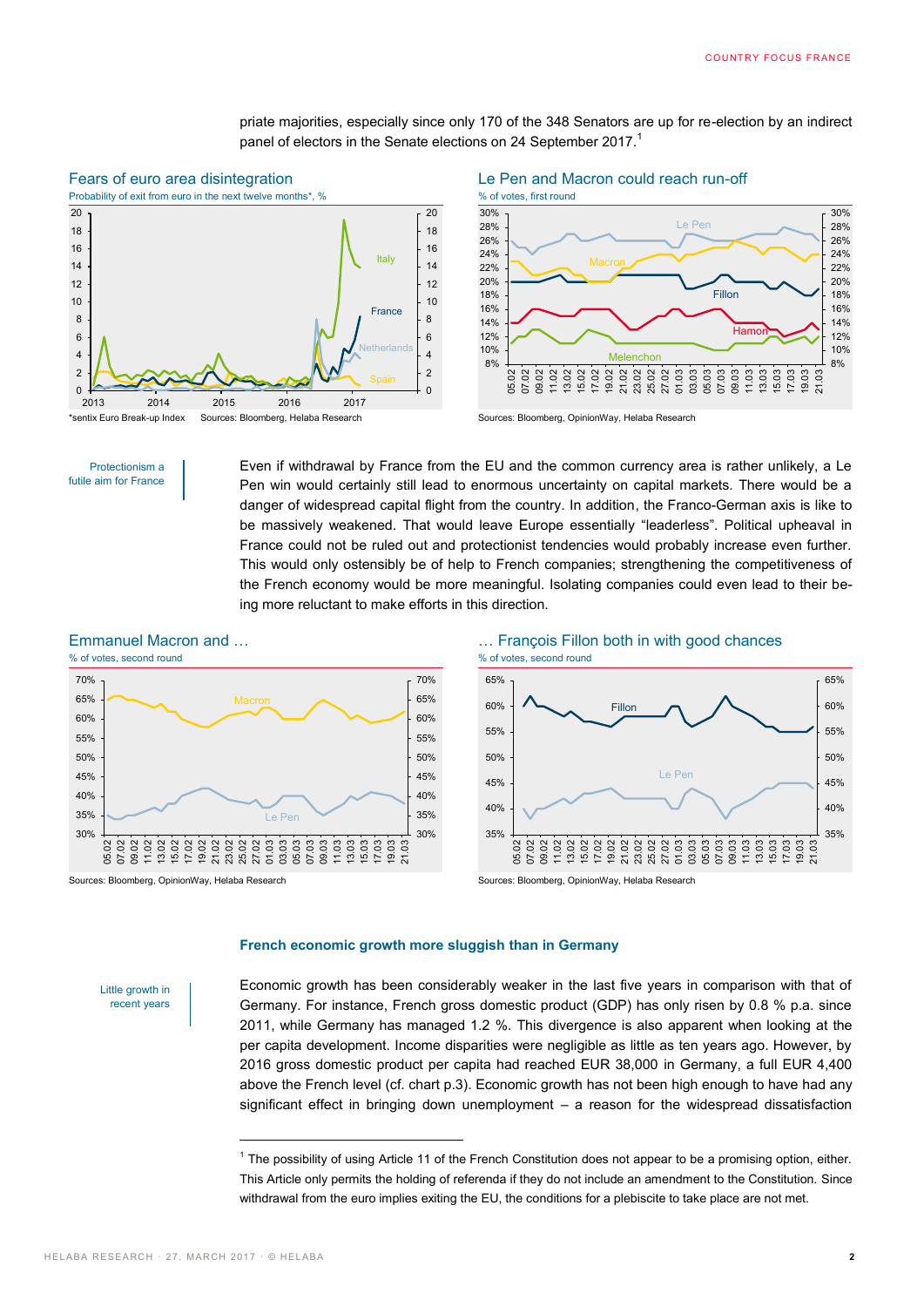among French people with the economic situation. In 2016, the unemployment rate of 10 % was even above that in 2011 (9.2 %). Most recently, youth unemployment (under 25) was more than 23 %.







Recently, momentum in the French economy has picked up somewhat. GDP in the last quarter of 2016, for instance, was 0.4 % higher than the preceding three months. Since last year, growth in the economy has also been broader based. In 2016, consumer spending (1.8 %) and public-sector consumption (1.5 %) were not the only factors contributing to economic growth. For the first time in four years, construction investment (1.3 %) also rose. This growth came from non-residential construction, with house building only rising slightly. The strong increase in residential building permits, however, points to a quicker pace this year. Residential property prices have seen a modest increase since 2015, while equipment spending has gathered speed (5.4 %). Despite the weak euro, the contribution to growth by foreign trade was once again negative in 2016.







Change in economic policy from 2014 Economic policy measures by the government are likely to have contributed to the more buoyant investment activity in 2016. Having pushed through tax rises for companies and consumers as recently as 2012 and 2013, this was followed by a change in policy. A reduction in social insurance contributions and taxes as well as the introduction of temporary tax relief improved the situation for companies. This has contributed to an increase in companies' margins. On top of that, the government made public and social spending cuts in an amount of EUR 50 billion within three years. In spite of this, public-sector consumption has continued to rise at a rate of around 1  $\frac{1}{2}$  % p.a.

Turnaround in construction activity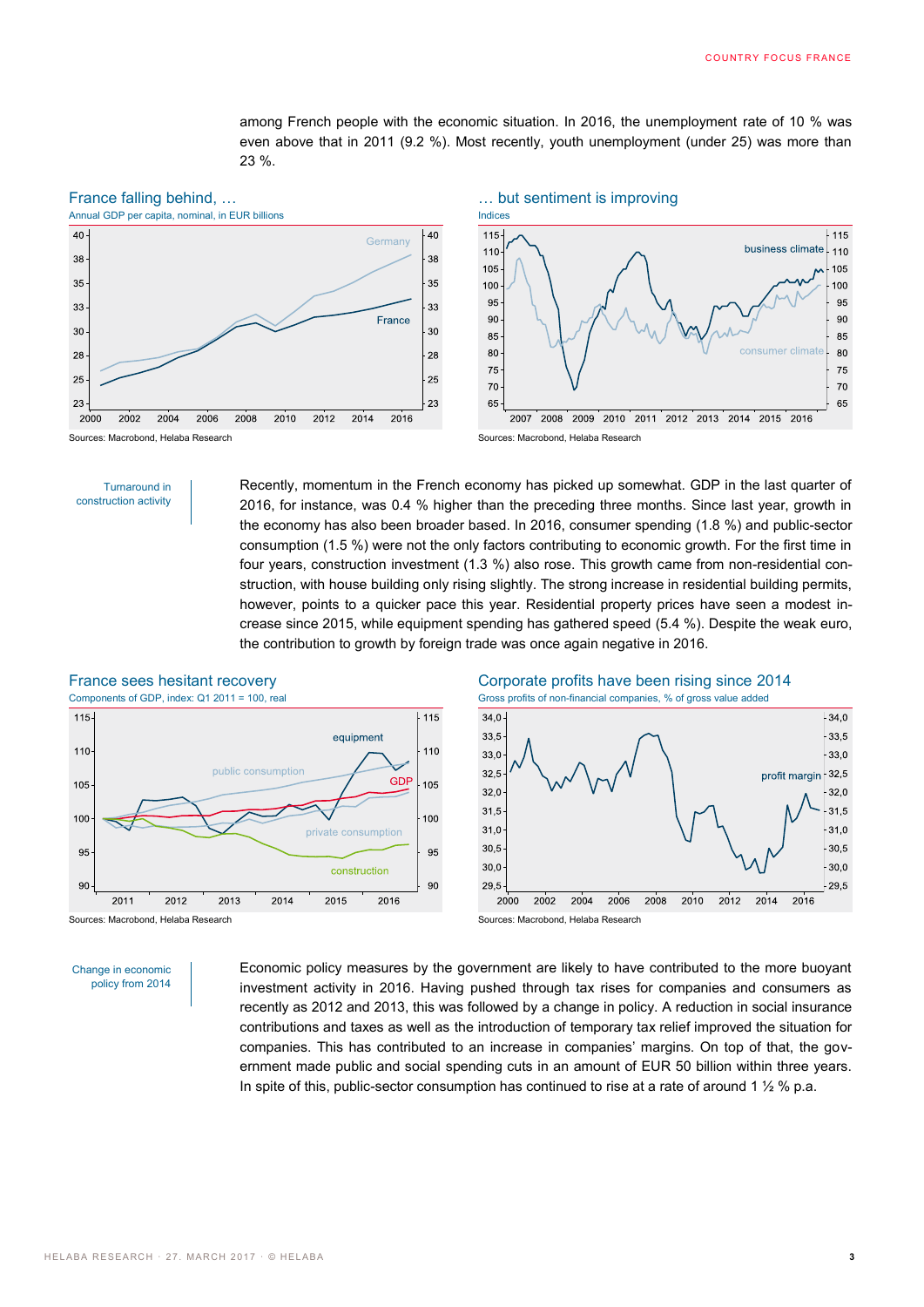

#### 2017: Higher prices weigh on real incomes Rising employment hardly reduces jobless rate



These positive effects of a broad-based economic upturn will continue into 2017, albeit without the stimulating impact of a low oil price. The inflation rate in 2016 was only 0.3 % and will probably reach an average of 1.6 % this year. This will act as a drag on real incomes if wage rises are similar to last year. This effect will be offset by marginally higher employment. The savings rate is likely to remain almost unchanged. Moreover, consumers are optimistic despite the continued high level of unemployment. Sentiment among consumers is at its highest level since 2007, after all. For this reason, consumer spending is only expected to grow by 1.3 %. In addition, political uncertainty in the run-up to the elections is likely to put a brake on investment activity for the time being. A return to stronger growth cannot be expected until the situation becomes clearer. Nevertheless, capacity utilisation in the industrial sector has risen substantially since 2014. Despite this, it remains slightly below the long-term average. Business sentiment in service sectors has also continued to improve. The tendency here should also be towards a further rise in the propensity of companies to invest.





Sources: Macrobond, Helaba Research Sources: Macrobond, Helaba Research

Anaemic growth in foreign trade Growth in French exports is low and results in part from the poor competitiveness of exporting companies and their range of products. Excluding the construction industry, the industrial sector only contributes a share of 14 % to gross value added; the equivalent figure in Germany is almost 26 %. Furthermore, weak domestic growth is having an adverse effect on imports. The country's most important trading partner is Germany: around 16 % of French exports go there and 17 % of imports come from its eastern neighbour. In recent years, France has not managed to increase its exports to Germany. This is probably due to the fact that the country supplies only few semifinished goods to German industry in contrast to certain Central European countries, for example. There have even been no significant increases in exports to growth markets such as China.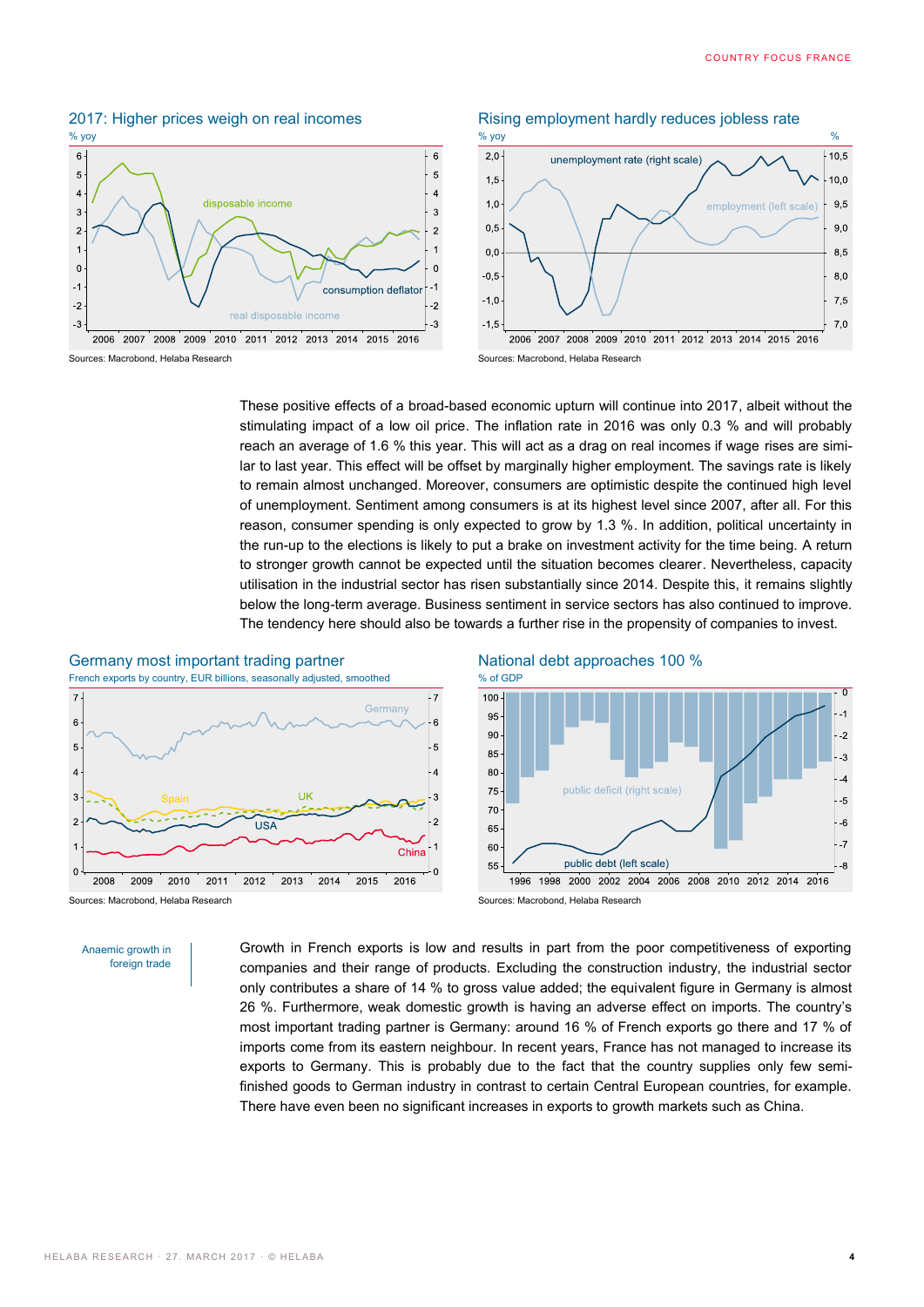Approximately 60 % of French goods are sold in the EU. A possible withdrawal from the union would cause economic damage to France, especially in view of the need to renegotiate appropriate trade agreements. It is likely that the enormous rise in uncertainty alone would jeopardise economic growth.

#### **Rigorously adhere to policy of reform after the election**

Large stimulus package not an option As a result of a deceleration in consumer spending, economic growth in 2017 of an estimated 1.2 % will be hardly any stronger than in the previous year (1.1 %). At 1.3 % it is unlikely to change very much in 2018, either. France has not been able to fulfil the Maastricht deficit criterion of 3 % of GDP since 2007. This has led to a constant rise in the national debt, which should hit the 100 percent-mark by next year. Therefore, it is clear that the new government will have little room for manoeuvre to increase public expenditure. A larger-scale stimulus package is thus likely to remain out of the question as an economic policy option. Reducing bloated government spending will be crucial in order to make room for tax cuts. Total public expenditure by the French state amounts to 57 % of GDP and is thus 13 percentage points higher than in Germany; tax revenues are also correspondingly higher. The election manifestos of both candidates, Emmanuel Macron and François Fillon, include the aim, to a greater or lesser extent, of reducing public spending.

# % of GDP Index: Q1 2000 = 100



# French public spending too high French unit labour costs rising more slowly



Sources: Eurostat, Helaba Research Sources: Macrobond, Helaba Research

Although the French economy has benefitted from the low oil price, the weak euro and tax relief for business investment, growth has remained anaemic. Persistently high costs may be a reason for this: until recently, unit labour costs had been rising, while in Spain, for example, the trend had been reversed. In addition to a continuation in the moderate wage policy, "microeconomic" reforms should be enacted after the election that may be able to contribute to boosting productivity. For instance, greater efforts should be made in the education and training sector, especially to improve the vocational training of young people. International studies have shown that France has some catching up to do in this respect. An "age old" problem is the high level of the minimum wage, which reduces the chances of young people and those who are less well qualified of getting a job. Implementation of a German-style dual training system could lead to progress in this area. Furthermore, more decentralised wage bargaining, with the aim of a better alignment between wage formation and a company's profitability, would make sense. In addition, further steps towards the liberalisation of protected professions could lead to higher efficiency. Thanks to the Macron law of 2015, some initial measures have already been implemented, such as the liberalisation of the longdistance bus sector. This should be followed up by further reforms in pension policy, with the aim of reducing costs. The employment rate among 60 to 64-year olds in France is considerably lower than those of other advanced countries. This could be addressed by gradually extending people's working lives.